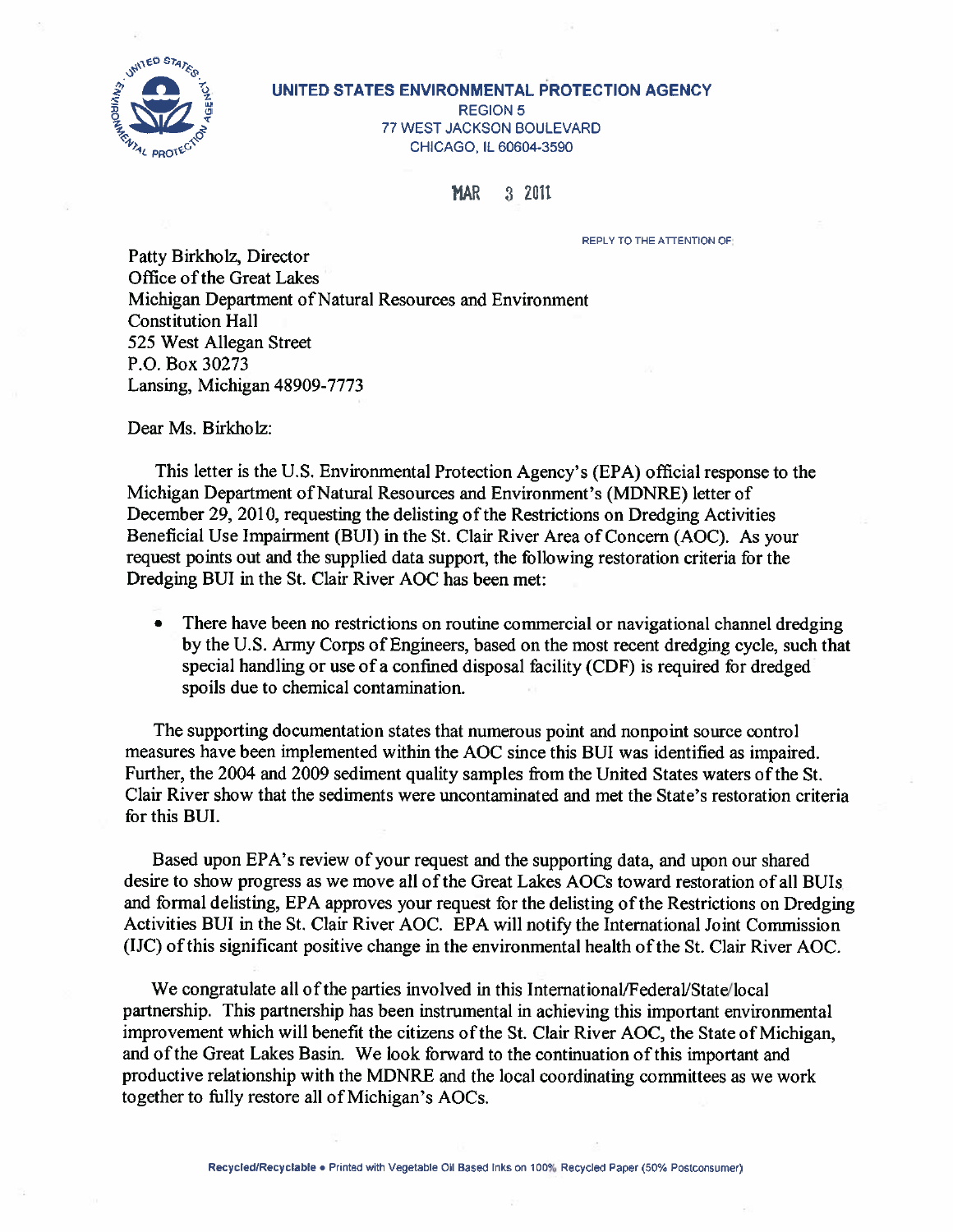If I or my staff can be of further service to you, please do not hesitate to contact us.

Sincerely,<br>Say V. Gulyn

Gary V. Gulezian Director

cc:

James K. Cleland, DNRE Richard Hobria, DNRE Christine Aiello, DNRE Dr. Saad Jasim, Director, Great Lakes Regional Office, IJC Roseanne Ellison, AOC Liaison, USEPA-GLNPO John Perrecone, AOC Coordinator, USEPA-GLNPO USEPA-Office of International Activities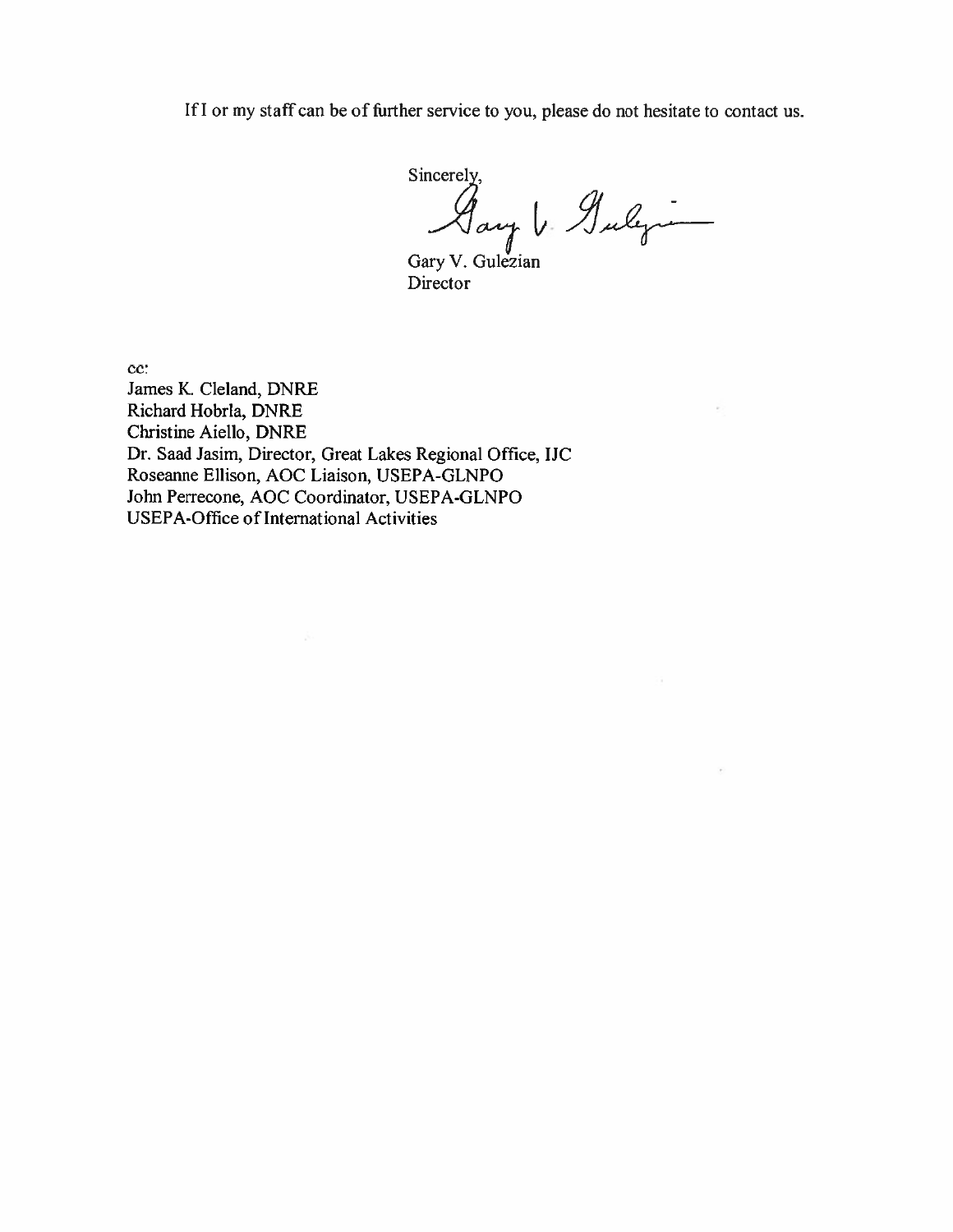#### **BRIEFING PAPER REMOVAL OF THE RESTRICTIONS ON DREDGING ACTIVITIES BENEFICIAL USE IMPAIRMENT IN UNITED STATES WATERS OF THE ST. CLAIR RIVER AREA OF CONCERN**

### **Request**

Based upon Remedial Action Plan (RAP) documentation review, consultation with agency staff, Technical Committee review, and public input, the Michigan Department of Natural Resources and Environment (DNRE), Area of Concern (AOC) Program, requests concurrence with its recommendation to remove the Restrictions on Dredging Activities Beneficial Use Impairment (BUI) in United States waters of the St. Clair River AOC. This request is being made in accordance with the process and criteria outlined in the *Guidance for Delisting Michigan's Great Lakes Areas of Concern* [\(Guidance\)](https://www.michigan.gov/documents/egle/wrd-aoc-delisting-guidance_665180_7.pdf), (Michigan Department of Environmental Quality [DEQ], 2008).

### Background

The St. Clair River is a designated binational Great Lakes AOC. A Great Lakes AOC is a severely degraded geographic area within the Great Lakes Basin. They are defined by the United States-Canada [Great Lakes Water Quality Agreement](http://www.epa.gov/glnpo/glwqa/) (Annex 2 of the 1987 Protocol) as "geographic areas that fail to meet the general or specific objectives of the agreement where such failure has caused or is likely to cause impairment of beneficial use of the area's ability to support aquatic life." In order for an AOC to qualify for removal of the AOC designation, all impaired beneficial uses within it must be restored and removed.

The physical boundary of the St. Clair River AOC is defined as the entire river from the Blue Water Bridge to the southern tip of Seaway Island, west to St. John's Marsh, and east to include the north shore of Mitchell's Bay on Lake St. Clair in Ontario. Anchor Bay of Lake St. Clair is not included within the AOC.

The 1991 Stage 1 St. Clair River RAP (Ontario Ministry of the Environment [OMOE] and the Michigan Department of Natural Resources [DNR], 1991) identified 10 BUIs affecting the St. Clair River AOC. These BUIs are listed below. (The Tainting of Fish and Wildlife Flavor BUI was removed in United States waters of the St. Clair River AOC on September 17, 2009, and efforts are currently underway to remove this BUI in Canadian waters of the AOC).

Restrictions on Fish and Wildlife Consumption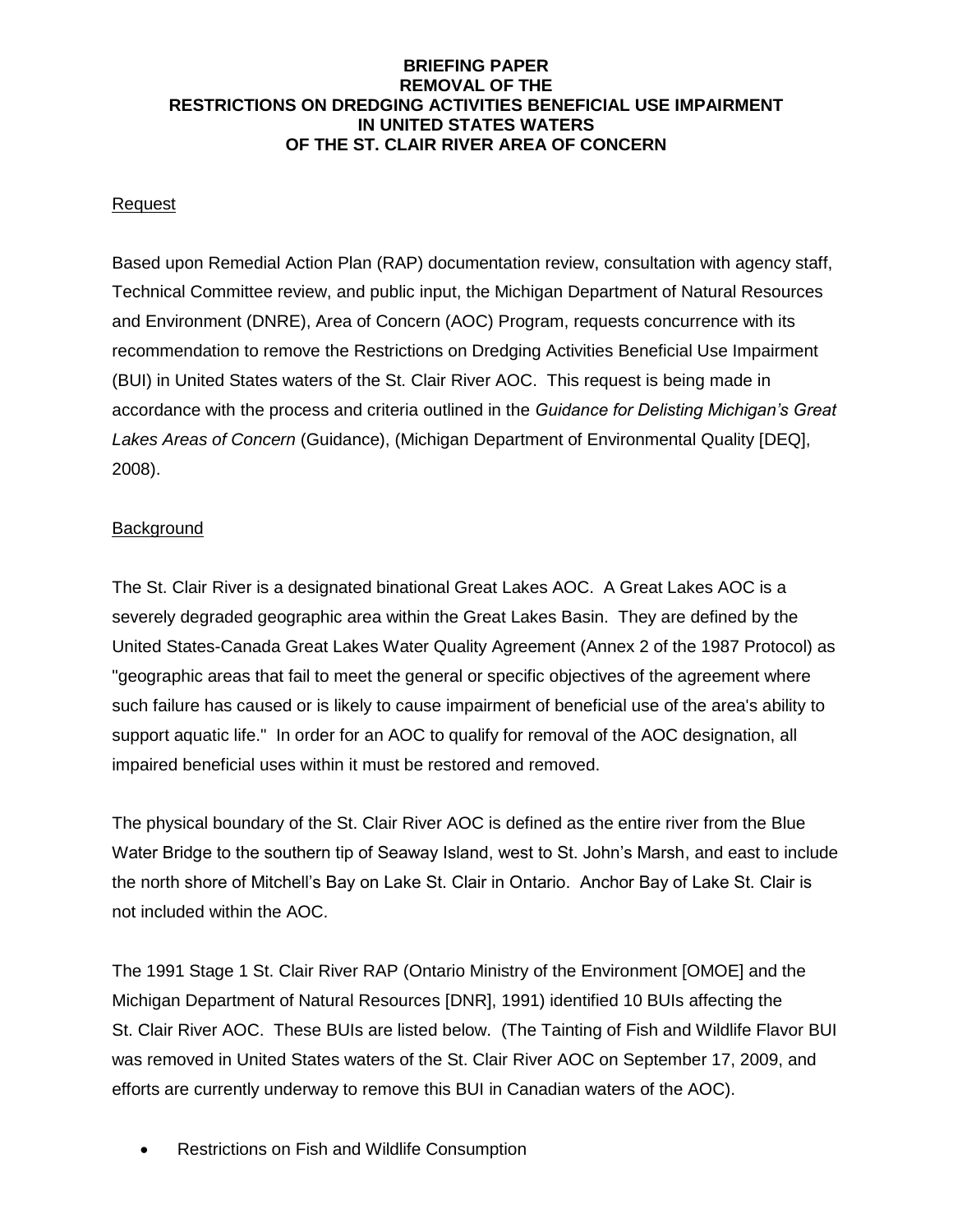- Tainting of Fish and Wildlife Flavor
- Bird or Animal Deformities or Reproductive Problems
- Degradation of Benthos
- Restrictions on Dredging Activities
- Restrictions on Drinking Water Consumption or Taste and Odor Problems
- Beach Closings
- Degradation of Aesthetics
- Added Costs to Agriculture or Industry
- Loss of Fish and Wildlife Habitat

The [1991 Stage 1 St. Clair River RAP](http://www.epa.gov/glnpo/aoc/stclair/1992_SCR%20RAP%20Stg%201.pdf) (OMOE and DNR, 1991) reported that concentrations of oil and grease, total Kjeldahl nitrogen and trace metals were considered moderately or heavily polluted in United States waters according to federal and provincial guidelines, but concluded that there were "no restrictions on dredging or disposal of dredged material from United States waters of the St. Clair River due to the presence of contaminants." The document nevertheless identified the status of the BUI as impaired based on contamination found in Canadian waters. The [1995 Stage 2 St. Clair River RAP](http://www.epa.gov/glnpo/aoc/stclair/1992_SCR%20RAP%20Stg%201.pdf) (OMOE and DNR, 1995) later identified the status of the BUI as requiring further assessment, rather than as impaired. For purposes of applying the Guidance, the DNRE elected to consider such BUIs as impaired.

The Restrictions on Dredging Activities BUI applies only to federally-recognized navigational channels within the AOC. Removal of this BUI will not mean that no sediment quality problems exist outside of the federally-recognized navigational channels within the AOC; such sediment quality problems will be addressed through measures taken to restore other BUIs such as the Degradation of Benthos BUI. Furthermore, removal of this BUI will have no effect on routine monitoring of dredge spoils taken in the future from the federally-recognized navigational channel of the AOC; such monitoring is and will continue to be required by the DNRE of the United States Army Corps of Engineers (USACE). Finally, navigational channels that are not federally-recognized, although they fall outside the scope of this BUI, are nevertheless still subject to DNRE and USACE testing and permitting, including requirements for appropriate disposal of dredge spoils.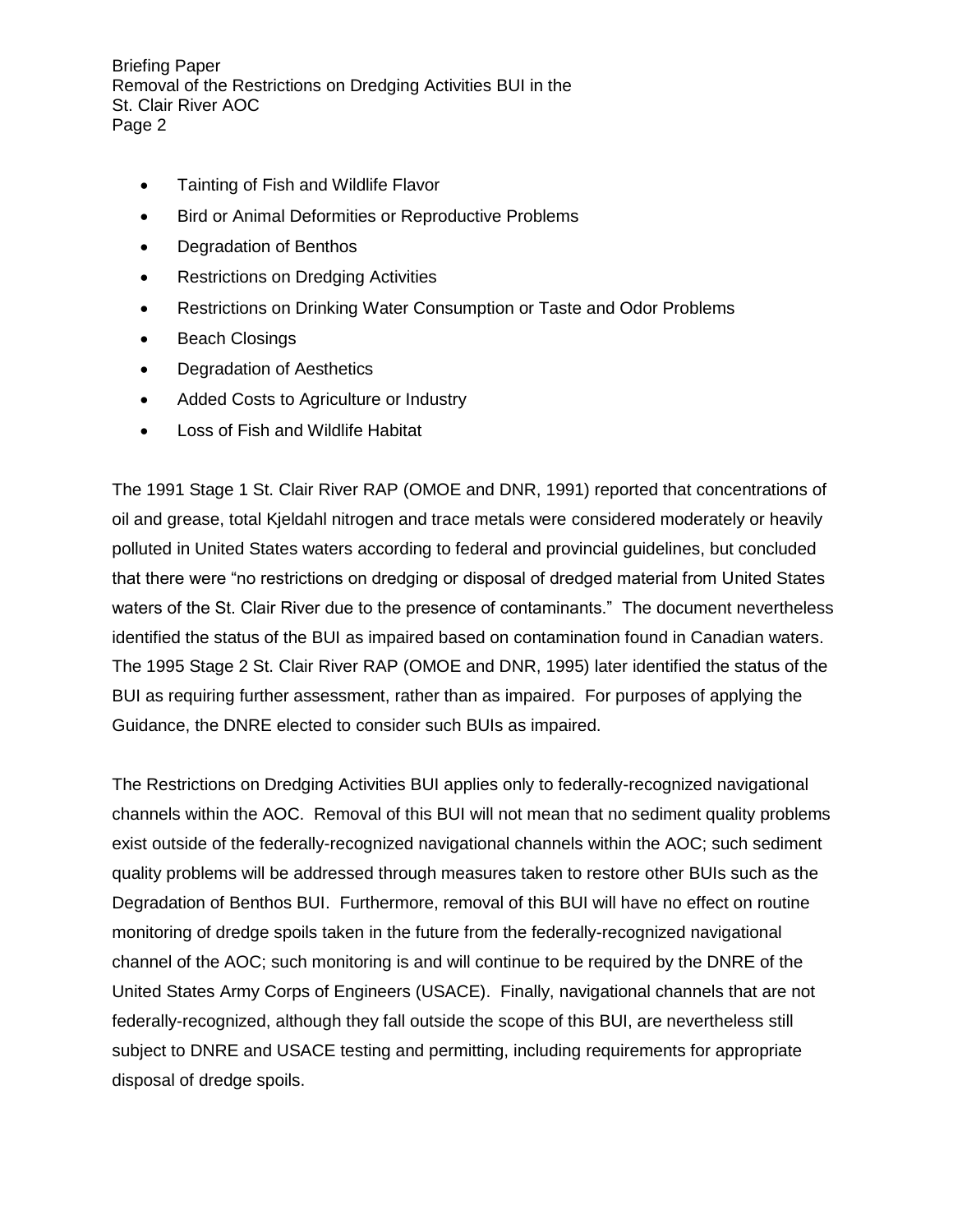On March 28, 2007, the St. Clair River Binational Public Advisory Council (BPAC) voted to accept the criteria for nonhabitat BUI assessment and removal presented in the Guidance. The Guidance states that the Restrictions on Dredging Activities BUI will be considered restored when:

• There have been no restrictions on routine commercial or recreational navigational channel dredging by the USACE, based on the most recent dredging cycle, such that special handling or use of a confined disposal facility (CDF) is required for dredge spoils due to chemical contamination.

OR, in cases where dredging restrictions exist:

 A comparison of sediment contaminant data from the commercial or recreational navigation channel (at the time of proposed dredging) in the AOC indicates that contaminant levels are not statistically different from other comparable, non-AOC commercial or recreational navigation channels.

# Summary of Remedial Actions or Source Controls Implemented that Address the BUI

Since the Restrictions on Dredging Activities BUI was initially determined for the St. Clair River AOC, numerous point source and nonpoint source control measures have been implemented within the AOC. These have most certainly played a beneficial role with respect to the status of the Restrictions on Dredging Activities BUI, whether or not these measures were specifically intended to benefit the status of that BUI or bring about its restoration. These measures include stream bed and stream bank restoration projects, Combined Sewer Overflow control improvements, changes in industrial processes, National Pollutant Discharge Elimination System improvements, routine navigational channel dredging, upland source controls associated with brownfield redevelopment, and spill prevention initiatives.

# Assessment of Restoration

In September - October 2004 and June 2009, USACE contractors collected sediment quality samples from United States waters of the St. Clair River AOC. These samples yielded data on metals, polycyclic aromatic hydrocarbons, polychlorinated biphenyls, and grain size analysis.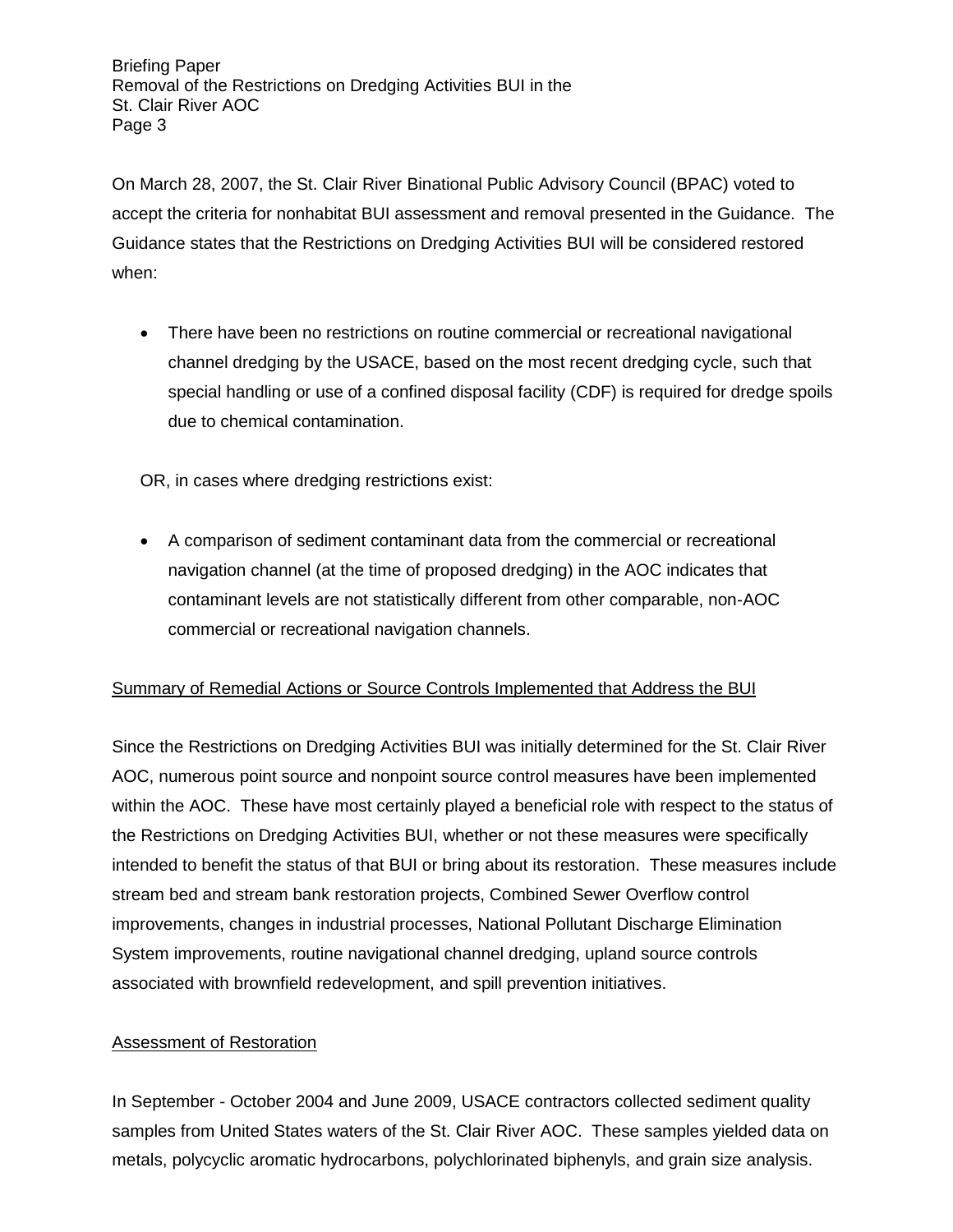These data are summarized in detailed reports by Lakeshore Engineering Services (2005), and FutureNet Group (2009). These reports were evaluated by Mike Alexander, Water Resources Division (WRD), DNRE; and Duane Roskoskey, Environmental Resource Management Division, DNRE.

The data evaluation showed that all parameters analyzed were below United States Environmental Protection Agency (USEPA), Region 5, Resource Conservation Recovery Act Ecological Screening Levels, and that the sediment is considered to be uncontaminated pursuant to Part 115, Solid Waste Management, of the Natural Resources and Environmental Protection Act, 1994 PA 451, as amended. Based solely on contaminant levels, such sediment would qualify for use as beach nourishment and for unrestricted upland disposal. At present, dredge spoils from the St. Clair River AOC are disposed of in a CDF, but this is done as a matter of convenience and is not necessitated by contamination.

Based on the results of this data evaluation, DNRE AOC Program staff determined that during both the 2009 and 2004 dredging cycles, dredge spoils from the federally-recognized navigational channel of the St. Clair River AOC met Michigan's criteria for removal of the Restrictions on Dredging Activities BUI in United States waters of the AOC.

The DNRE, AOC Program, convened a Technical Committee to further review the restoration status of the Restrictions on Dredging Activities BUI. The Technical Committee comprised Pam Horner and Martin Kuhn, USACE; Janice Littlefield, St. Clair River Public Advisory Council; Rose Ellison, USEPA, Great Lakes National Program Office; Ted Briggs, OMOE; and Mike Alexander and Christine Aiello, WRD, DNRE. This Technical Committee concluded that dredge spoils from the St. Clair River AOC's federally-recognized navigational channel meet Michigan's criteria for removal of the Restrictions on Dredging Activities BUI in United States waters of the AOC.

A public comment period was provided, beginning November 9, 2009, and ending December 11, 2009, to allow broader participation in this BUI removal recommendation. During this period, the following comments were received and have been addressed in this briefing paper: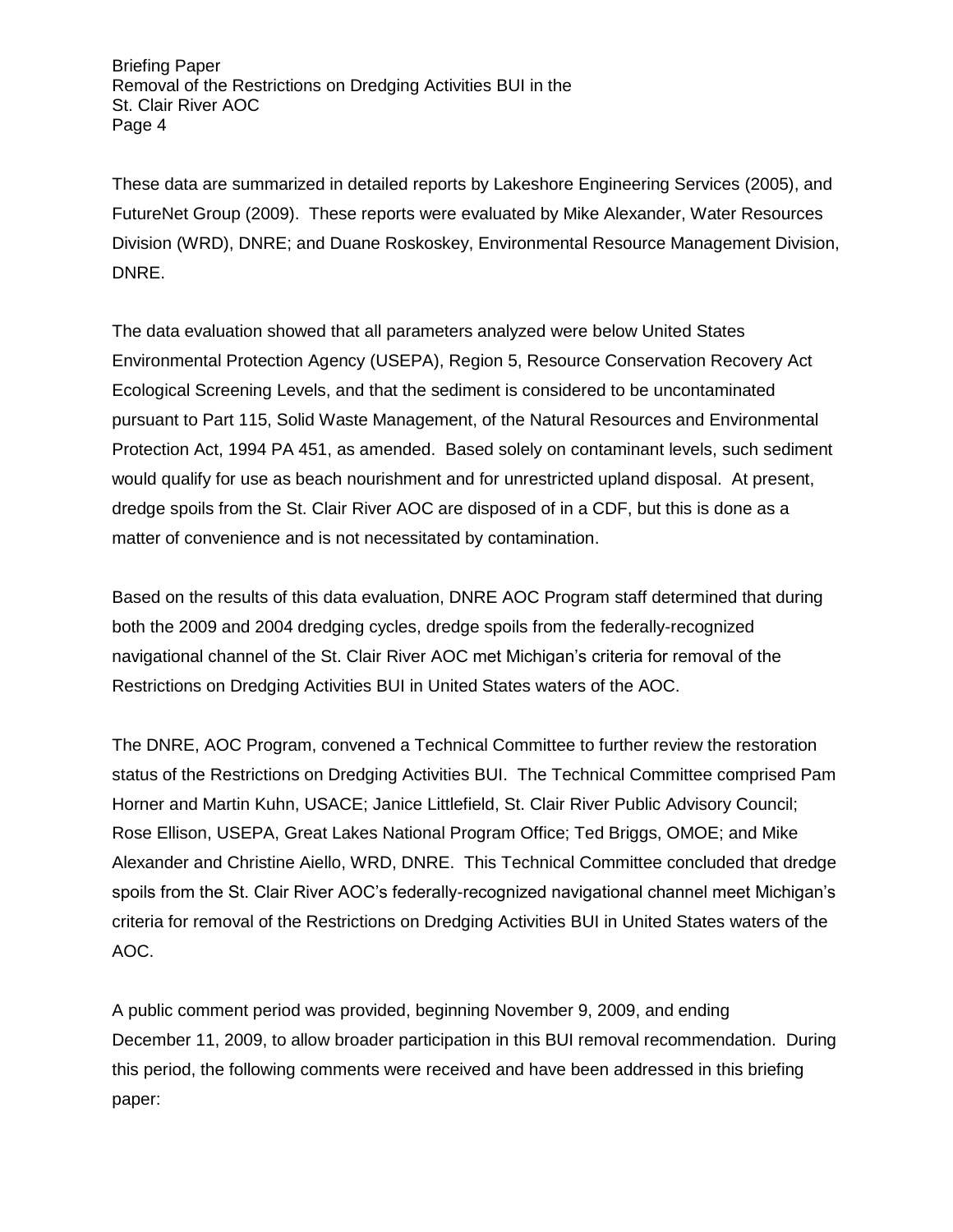- 1. The briefing paper should speak briefly to the issue of navigational channels within the St. Clair AOC which are not federally-recognized.
- 2. The briefing paper should clarify that removal of this BUI will not mean that further monitoring of dredge spoils is no longer required of the USACE.
- 3. The briefing paper should briefly summarize the results of the data evaluation conducted to support this recommendation for BUI removal.

A letter of support for removal of this BUI was received from the St. Clair River BPAC on November 22, 2010.

### Recommendation

The DNRE, AOC Program, requests concurrence with its recommendation to remove the Restrictions on Dredging Activities BUI in United States waters of the St. Clair River AOC.

Prepared by: Christine Aiello, Senior Environmental Quality Analyst Office of the Great Lakes Department of Natural Resources and Environment December 15, 2010